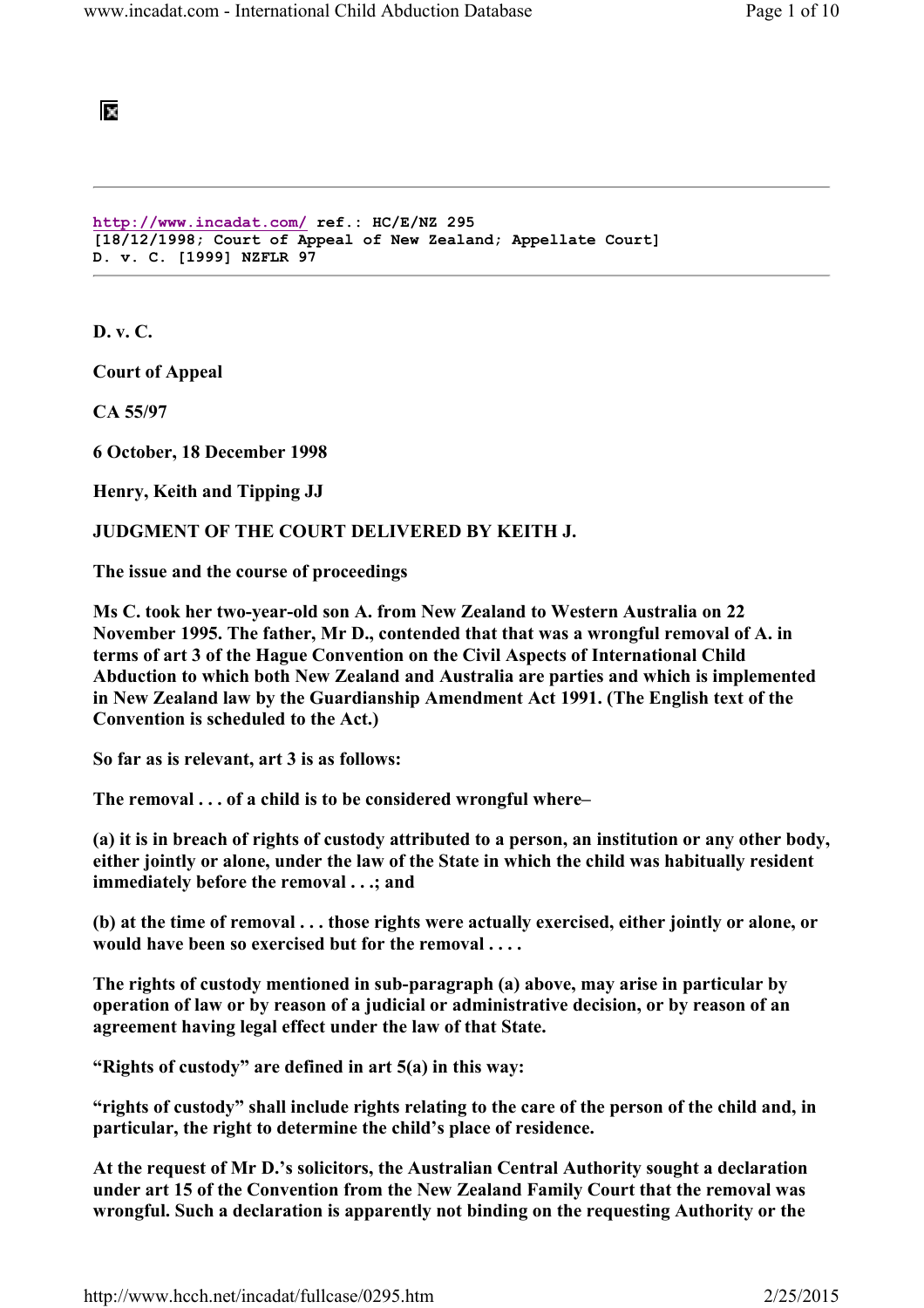Courts of that country; rather it is designed to assist them; see eg C v S (minor: abduction: illegitimate child) [1990] 2 All ER 961, 964 HL. (The related provision of the 1991 Act is s 18.)

On that application the Family Court made a declaration that the removal was wrongful because it was in breach of rights of custody attributed to Mr D. under an agreement having legal effect under the law of New Zealand, the place of A.'s habitual residence immediately before his removal. That was the only basis on which the father's argument was put in the High Court and this Court, an argument based on guardianship (involving rights in respect of residence) having been rejected by the Family Court.

The "agreement" on which the father relied is set out as follows in a document from the Fraser Clinic (a Family Court appointed counselling service), dated 10 November 1995 and signed by a counsellor:

J.C. & F.D.

R375/97

J.C. and F.D. have a shared relationship for three years. They have one son A. aged 18 months.

## CARE OF THE CHILD

J.C. says for her peace of mind she needs a Custody Order. F.D. says he can agree to this.

## **ACCESS**

F.D. asks that access be every Wednesday from 9.00am to 4.00pm plus one weekend day every three weeks with overnight stays being introduced in December.

J.C. is asking F.D. to have an adult present if he has to work while A. is in his care. F.D. says he will arrange this.

## DECISIONS REACHED

That J.C. have the day to day care of A., that access be on a regular basis plus one week in January 1996, and that the access arrangements be reviewed six monthly.

Robertson J in the High Court allowed the mother's appeal for two independent reasons:

• the rights in the agreement were not rights of custody; and

• the agreement did not have legal effect.

#### Leave to appeal

The father has applied for leave to appeal to this Court on a question of law under s 31(4) of the Guardianship Act 1968. That provision, as enacted in 1980, was in force when the appeal was filed. It has been replaced by s 31B which is to the same effect.

Although Mr Pidgeon as counsel for the mother opposed the granting of leave, stressing the long delays which occurred since his client and the child went to Australia, both he and Mr Howman, as counsel for the father, each with experience of the operation of the Convention, indicated there would be value in the resolution or at least the clarification of the legal issues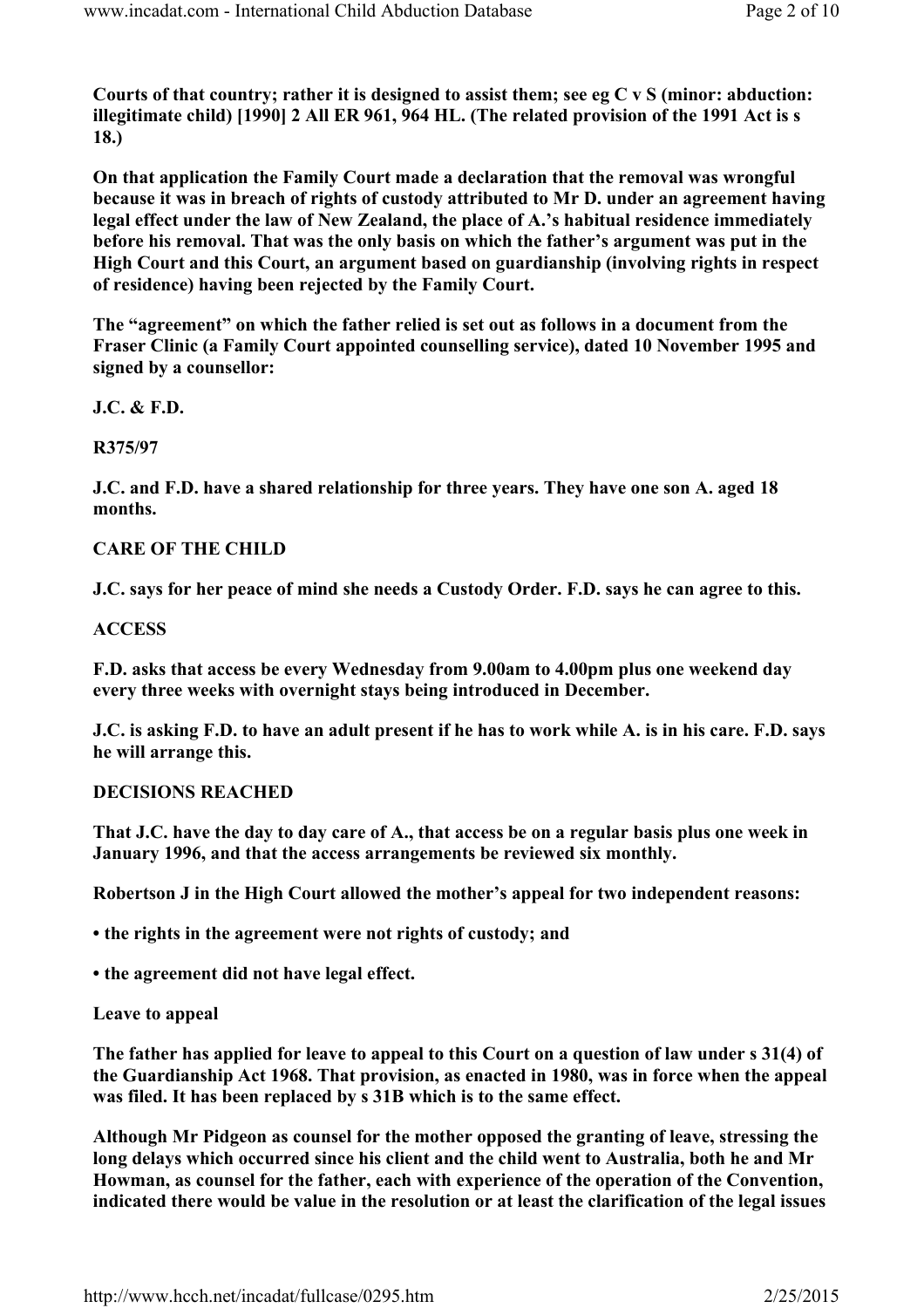raised by this appeal. We accordingly consider the issues and return to the question of leave at the end of the judgment.

"Rights of custody"

The 1991 Act does not provide for the direct application of the definition of "rights of custody" to be found in art 5(a) when read with art 3(a). Rather, in s 4, it enacts a definition which brings together the substance of those two provisions:

4. Rights of custody – For the purposes of this Part of this Act, the term "rights of custody", in relation to a child, shall include rights relating to the care of the person of the child and, in particular, the right to determine the child's place of residence, attributed to a person, institution, or other body, either jointly or alone, under the law of the Contracting State in which the child was habitually resident immediately before the removal or retention of the child.

That definition was enacted on 15 December 1994 too soon after this Court decided G. v B. [1995] 1 NZLR 569 for the legislature to take advantage of the judgment in that case and especially of the comment of McKay J that "it is unfortunate that for reasons which are not readily discernible the Act [in the original s 4] has departed from the wording of the Convention, instead of simply adopting it as has apparently been done in other countries".

We should of course endeavour to interpret s 4 and the other provisions of the Act consistently with the Convention. That follows from the statement in the long title to the 1991 Act that it is amending the Guardianship Act 1968 "in order to implement the Hague Convention", and from established authority, recently recalled in Sellers v Maritime Safety Inspector (Court of Appeal, CA 104/98 5 November 1998). In addition there is, among the parties to the Convention, a growing body of case law and official and other commentary on the provisions of the Convention. We should if possible interpret the Convention in the same way as others do, in this matter of international concern, as Lord Denning indicated in a case about the Warsaw Convention on carriage by air, Corocraft Ltd v Pan American Airways [1969] 1 QB 616, 655. The Hague Convention is similarly designed to operate on a uniform basis between the 50 or more parties to it. In the earlier case Lord Denning was hearing an appeal from Donaldson J who 20 years later, as Master of the Rolls, in a case under the Abduction Convention explained that he was giving a separate judgment only because he wished to emphasise the international character of the legislation implementing the Convention:

The whole purpose of such a code is to produce a situation in which the courts of all contracting states may be expected to interpret and apply it in similar ways, save in so far as the national legislatures have decreed otherwise. Subject then to exceptions, such as are created by s 9 of the Act in relation to art 16 and s 20(4) of the Act in relation to article 10(2) (b), the definitions contained in the convention should be applied and the words of the convention, including the definitions, construed in the ordinary meaning of the words used and in disregard of any special meaning which might attach to them in the context of the legislation not having this international character.

We are necessarily concerned with Australian law because we are bidden by article 3 to decide whether the removal of the child was in breach of "rights of custody" attributed to the father either jointly or alone under that law, but it matters not in the least how those rights are described in Australian law. What matters is whether those rights fall within the convention definition of "rights of custody". Equally, it matters not in the least whether those rights would be regarded as rights of custody under English law, if they fall within the definition. C v C (minor: abduction: rights of custody abroad) [1989] 2 All ER 465, 472-473.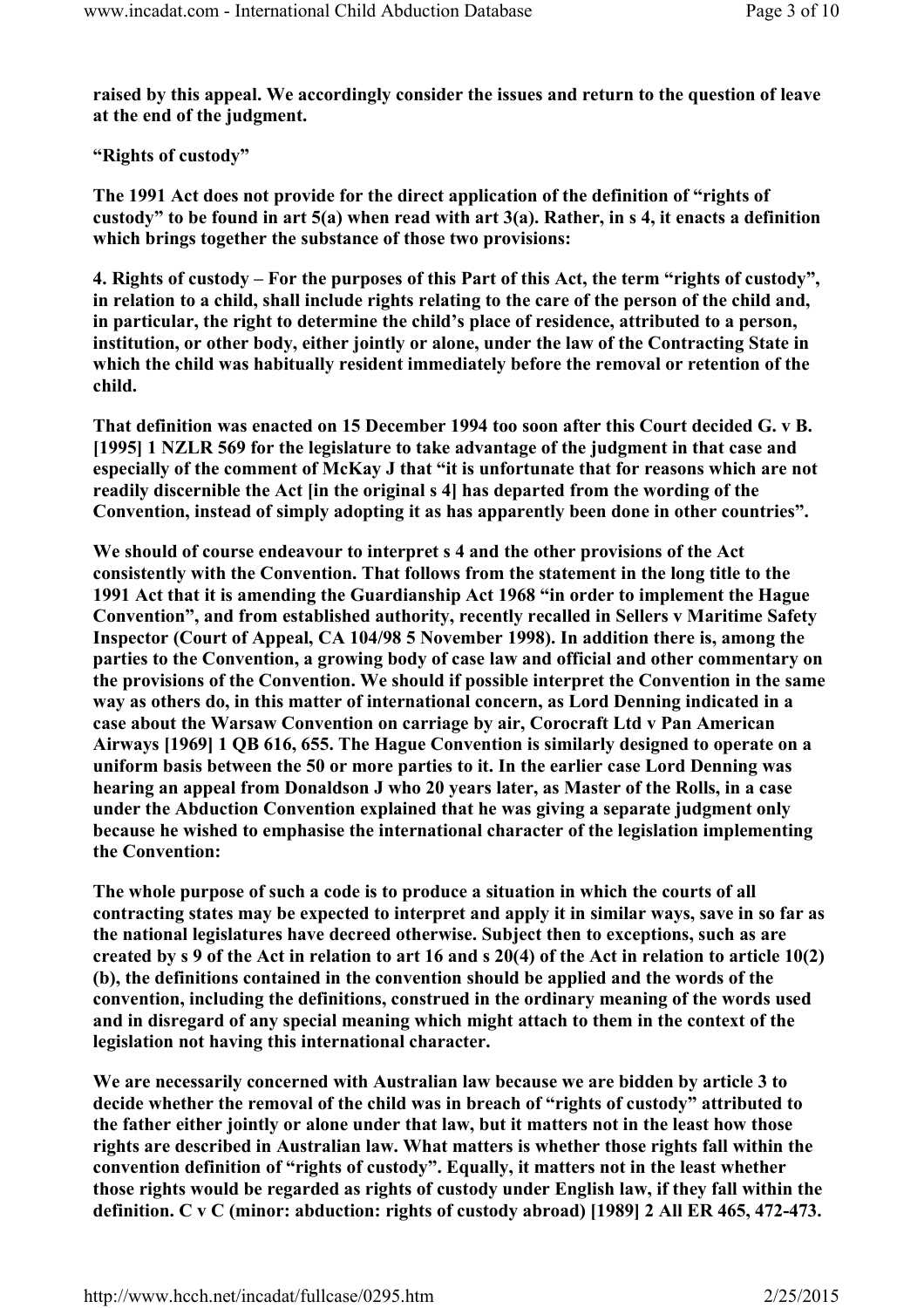We accordingly now turn to the particular provisions of the Convention in issue in this case. In his judgment Robertson J recalled that this Court in G. v B. had rejected the proposition that "rights of custody" and access rights are mutually exclusive and held that the parent in that case, with "substantial interim access rights", did have rights of custody. Counsel for the mother had, in addition, accepted that "rights of custody" in the context of the Hague Convention is a more expansive concept than that of custody under New Zealand domestic law. Robertson J nevertheless held that the rights of access relied on in this case did not amount to rights of custody since, as a matter of law, an essential aspect of the rights of custody was the right to determine the child's place of residence and, as a matter of fact, the father did not have that right.

For Robertson J the legal requirement followed from the very wording of s 4 (and art 5(a)) which he quoted and emphasised in this way: ["rights of custody"] shall include ... the right to determine the child's place of residence.

We do not think that the wording of the provision inexorably produces that result.

In its literal terms, the provision does not have to be read as requiring that the claimants in question have the right to determine the child's right of residence. Rather, it can be read in this alternative way: claimants may succeed if they show that they have any qualifying rights relating to the care of the person of the child, one of which rights may be the right to determine place of residence. That particular right, on this reading, is just one of the qualifying rights of custody, or, to adapt a common expression, the existence of that right is sufficient but not necessary.

That wider reading gains strong support from a consideration of the words which the Judge omitted from art 5(a) at the critical point of his judgment. We emphasise them:

"rights of custody" shall include rights relating to the care of the person of the child and, in particular, the right to determine the child's place of residence.

The emphasised words support. the proposition that the residency right is just one particular qualifying instance and not a necessary qualification.

The Judge's interpretation essentially removes the emphasised words from the definition. As well it would produce the most unusual result of treating an inclusive definition ("shall include") as exclusive or exhaustive, cf eg J F Burrows Statute Law in New Zealand (1992) 190-193.

The Judge also drew support for his interpretation from G. v B. "where the Court found that the father and mother had joint rights [to determine residence]". While that was so, that cannot be decisive in the present case since the version of s 4 in force at the time required that the claimant establish both the right to the possession and care of the child and, to the extent permitted by that right, the right to determine where the child is to live. As noted, since that case was decided the wording of s 4 has been amended so that it more closely matches that of the Convention and it no longer has an express cumulative element.

More significantly, the Court held that the father's "reasonable rights of visitation . . . to include every other weekend, alternating holidays and summer vacation" granted under an Indiana court order which also gave the mother sole care and custody meant that he had a (joint) right to determine the child's residence. That had been breached by the mother's bringing the child from Indiana and the Court directed an order for return.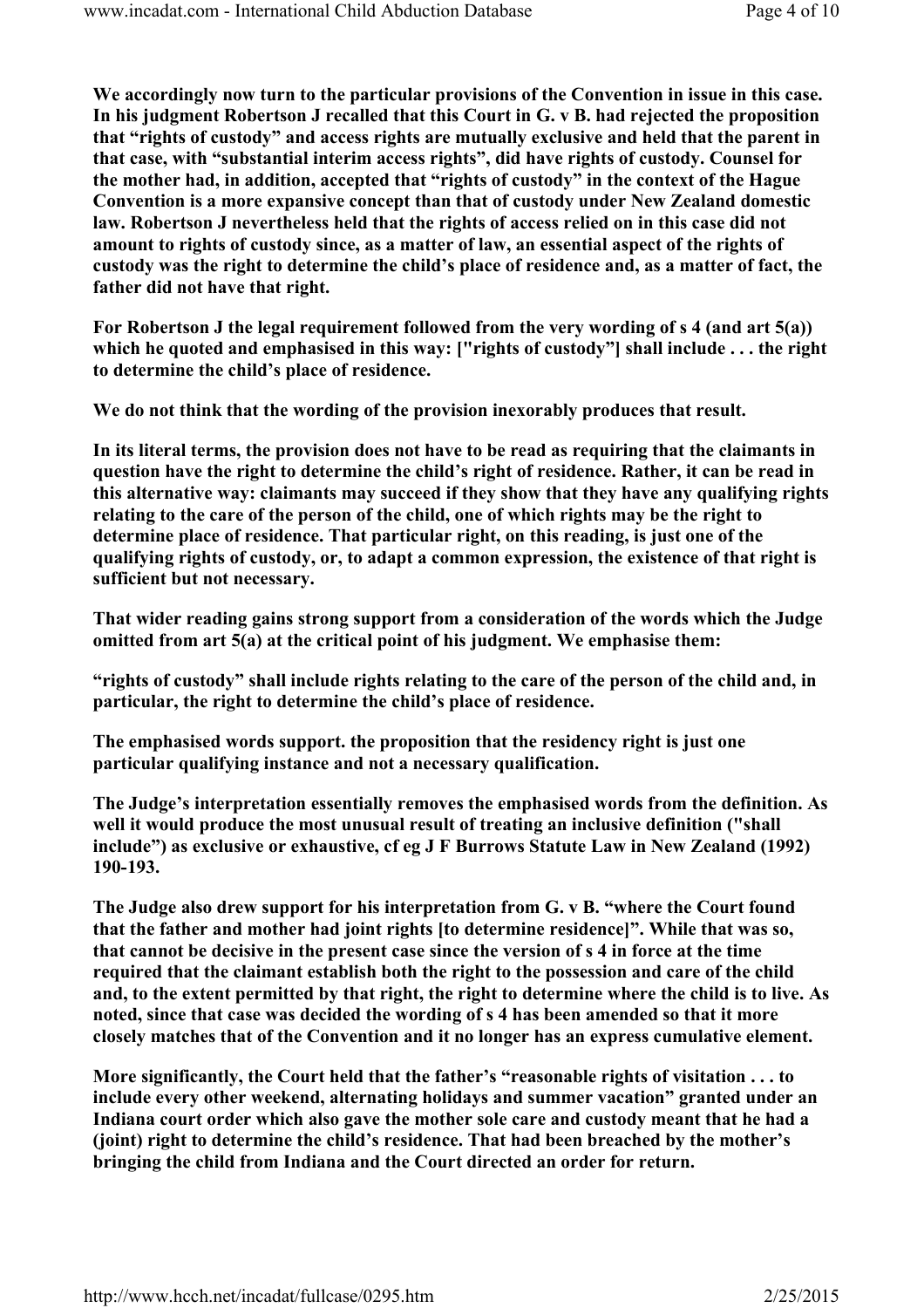Following his reference to G. v B. mentioned above, Robertson J concluded his discussion of the present issue in the following way:

I also accept that Mr D., as a non-guardian with limited and informal rights of access, does not have any right to determine A.'s place of residence. I am persuaded that access rights alone (even if substantial) do not constitute "rights of custody" within the meaning of art 3 without the additional right to determine the child's place of residence, which is an incident of guardianship. G. v B. is not contrary to that conclusion. The emphasis in child abduction law on the right to determine where the child resides necessarily means that questions of guardianship will be at the forefront of the enquiry. As noted in Trapski's Family Law (vol iv, para GM4.06):

In cases of abduction from New Zealand, the definitions of custody and guardianship in terms of s 3 Guardianship Act 1968 are relevant. Also pertinent is the issue of whether the "person" is a guardian in terms of s 6 of the Guardianship Act or whether the mother is a sole guardian by virtue of s 6(2).

In Re MacCall ([1995] FLC 81, 501 at 81, 516) the Full Court of the Family Court of Australia referred to a passage from Overall Conclusions of the Special Commission of October 1989 on the Operation of the Convention:

The first point to be clarified was that "rights of custody", as referred to in the Convention . . . constitutes an autonomous concept, and thus such rights are not necessarily coterminous with rights referred to as "custody rights" created by the law of any particular country or jurisdiction thereof. Thus, for example, in Australia it is customary for "custody" to be granted to one parent, but even in such cases Australian law leaves "guardianship" of the child in the hands of both parents jointly; the parent who has not been awarded "custody" under this legal system nonetheless has the right to be consulted and to give or refuse consent before the child is permanently removed from Australia.

This again demonstrates how notions of guardianship and its attendant rights are central to the concept of "rights of custody" under art 3. It confirms my conclusion that the learned Family Court judge erred in finding that A.'s removal was in breach of rights of custody.

We disagree with that passage, for three reasons. The first relates to the alleged requirement, already considered in part, that the claimant must have the right to determine residence (the second sentence), the second is the connection of "rights of custody" to guardianship (the bulk of the passage) and the third concerns the assessment of the facts of the present case against the law as we understand it to be (the first sentence).

The first and second reasons are linked, in that Robertson J emphasises the centrality in the inquiry under the Convention and the 1991 Act of the role of guardianship and the definitions of it and of custody in the 1968 Act. With respect, we disagree if by that it is being said that national concepts govern the interpretation of the Convention. The Convention is not directly concerned with guardianship, or even with custody. Nor does it use national concepts directly – as indeed the quoted 1989 Conclusions indicated. As those Conclusions also say, the Convention established an autonomous concept. While the rights arising under national law must plainly be central in the application of the Convention definition, they do not determine its meaning.

Accordingly, while a guardian under national law may well qualify under the Convention, that would be because the rights of the guardian under that law include "rights relating to the care of the person of the child" in terms of the Convention.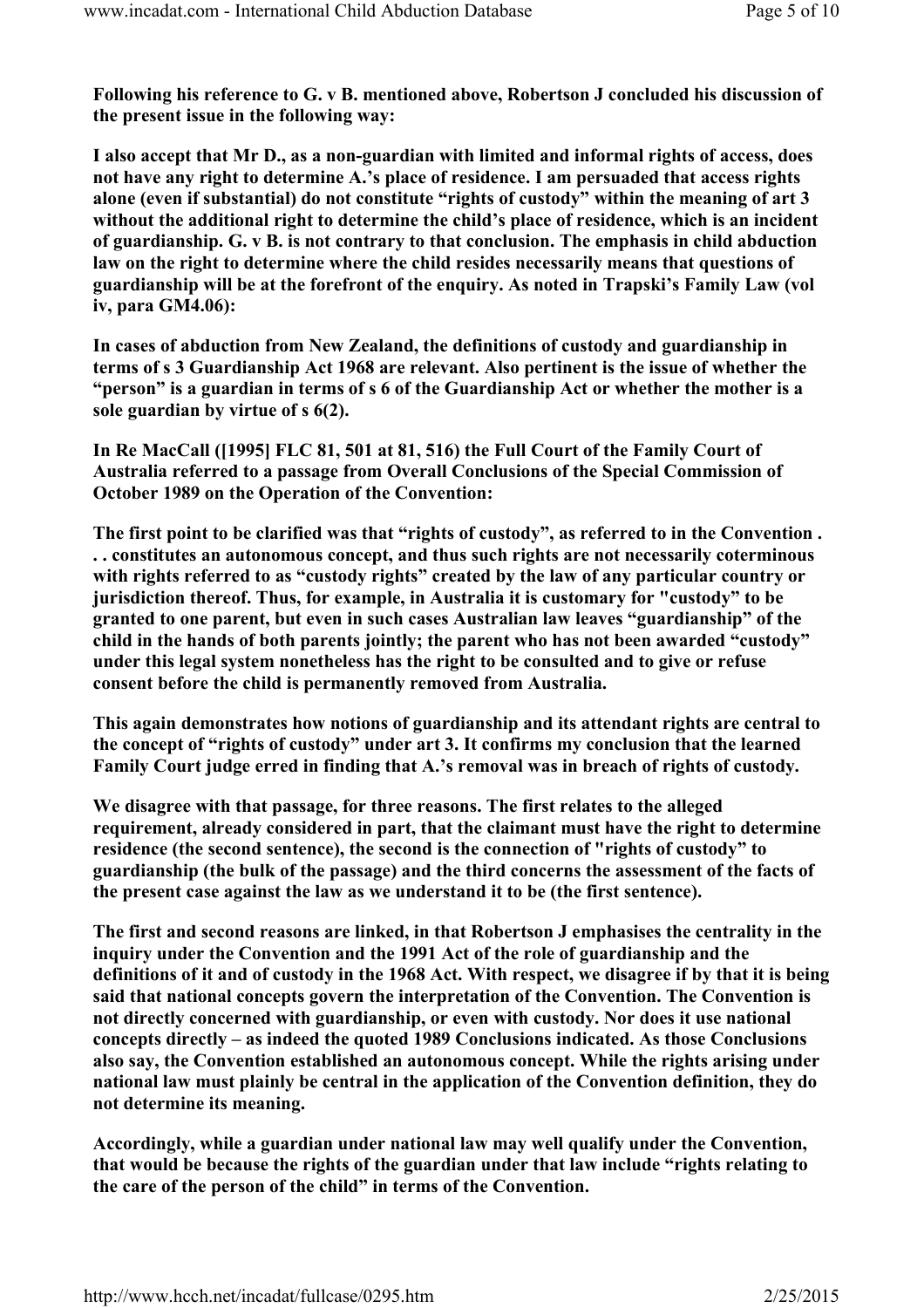The breadth of the concept used in the Convention is stressed in the Explanatory Report on the Convention prepared by Professor Elisa Perez-Vera who had been the Reporter of the Hague Conference on Private International Law which prepared the Convention. The Report was published by the Permanent Bureau of the Conference in 1982. It begins with a statement of its purpose:

On the one hand, it must throw into relief, as accurately as possible, the principles which form the basis of the Convention and, wherever necessary, the development of those ideas which led to such principles being chosen from amongst existing options....

This final Report must also fulfil another purpose, viz to supply those who have to apply the Convention with a detailed commentary on its provisions. Since this commentary is designed in principle to throw light upon the literal terms of these provisions, it will be concerned much less with tracing their origins than with stating their content accurately. (paras 5 and 6)

The discussion of the General characteristics of the Convention begins with this passage:

The Convention reflects on the whole a compromise between two concepts, different in part, concerning the end to be achieved. In fact one can see in the preliminary proceedings a potential conflict between the desire to protect factual situations altered by the wrongful removal or retention of a child, and that of guaranteeing, in particular, respect for the legal relationships which may underlie such situations. The Convention has struck a rather delicate balance in this regard. On the one hand, it is clear that the Convention is not essentially concerned with the merits of custody rights (art 19), but on the other hand it is equally clear that the characterization of the removal or retention of a child as wrongful is made conditional upon the existence of a right of custody which gives legal content to a situation which was modified by those very actions which it is intended to prevent. (para 9).

Article 19 provides as follows:

A decision under this Convention concerning the return of the child shall not be taken to be a determination on the merits of any custody issue.

Consistently with that, the Explanatory Report at the end of its discussion of the Objects of the Convention underlines the fact that, as is shown particularly in the provisions of art 1.

The Convention seeks to be more precise by emphasizing, as an example of the "care" referred to, the right to determine the child's place of residence. However, if the child, although still a minor at law, has the right itself to determine its own place of residence, the substance of the custody rights will have to be determined in the context of other rights concerning the person of the child. (para 84 emphasis added)

Professor Perez-Vera confirms with that example what appears to be the ordinary meaning of the words when read in context and in the light of their purpose (referring to art 31 of the Vienna Convention on the Law of Treaties) – that is, to repeat, that the (shared) right to determine residence is one but not the only qualifying right.

To summarise to this point:

• claimants under the Convention and 1991 Act do not have to establish that they have the right to determine the place of the child's residence;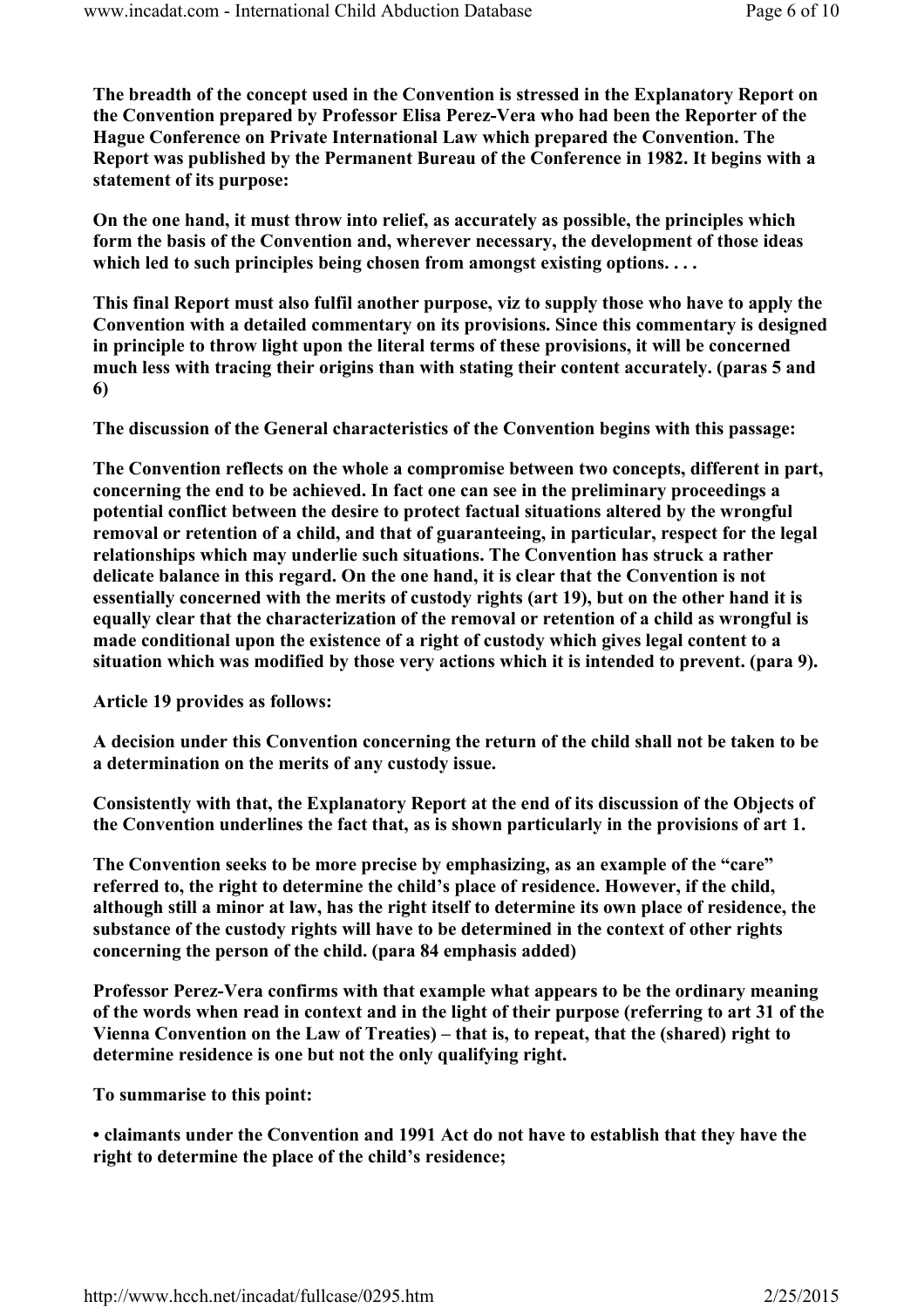• the expression "rights of custody" and the part definition of "rights relating to the care of the person of the child" are to be given their ordinary meaning in their context and in the light of their purpose;

• they are broad expressions and are not necessarily confined to national concepts of "guardianship" or "custody";

• while rights under national law are obviously critical in the application of the international wording those rights and related concepts are not to be substituted for that wording and they do not determine its meaning.

We now turn to the facts of this case and to the question whether Mr D. has "rights of custody" and whether they were breached by the removal. That question assumes a positive answer to the question, considered in the next part of the judgment, whether the "agreement" had legal effect. We have to consider the facts ourselves since the Judge approached his assessment of the facts on a basis of law which we have rejected.

Under the first part of the "agreement", Mr D. asked to have the care of A. for seven hours each Wednesday and a weekend day every three weeks, with overnight stays being introduced the following month. The extent of those rights was not precisely stated under the heading Decisions Reached, but it is stated that while the mother was to have the day-to-day care of A. the father was to have regular access (with corresponding responsibilities of care) plus a week in January 1996, with the access arrangements to be reviewed six monthly. Those rights, involving the direct "care of the person" of A., would plainly be defeated by his removal to another country.

Accordingly we conclude that the removal was in breach of Mr D.'s rights of custody – assuming that he had rights arising "by reason of an agreement having legal effect under the law of [New Zealand]". We now turn to that assumption.

"An agreement having legal effect"?

Robertson J held that "all the indications are that it [the alleged agreement] was intended as an informal, reviewable arrangement and was not intended to affect Ms C.'s guardianship rights". (There was no challenge in the High Court, nor accordingly in this Court, to the Family Court's conclusions that the father was not a guardian of A.) The Judge ruled that "An informal agreement reached in the context of private counselling cannot be elevated to the status of an agreement 'having legal effect' by virtue of sl 8 of the Guardianship Act".

Section 18 is as follows:

18. Effect of custody agreements – An agreement between the father and mother of a child with respect to the custody or upbringing of or access to the child shall be valid, whether or not either of the parties is a minor, but shall not be enforced if the Court is of opinion that it is not for the welfare of the child to give effect to it.

That provision can be traced back, although in a different form, to s13 of the Laws Amendment Act 1882. A principal reason for the original provision was to nullify the rule of the common law that an agreement by a father to part with custody was void as being contrary to public policy; see eg In re Besant (1879) 11 Ch D 508. Such agreements were now valid, but the Court retained its power to make decisions in the interests of children (as it did in removing the daughter of Annie Besant and the Rev. Frank Besant from the custody of the former, notwithstanding that the parties had agreed that she should have custody). The Judge discussed possible differences between "valid" in s 18 and "legal effect" in the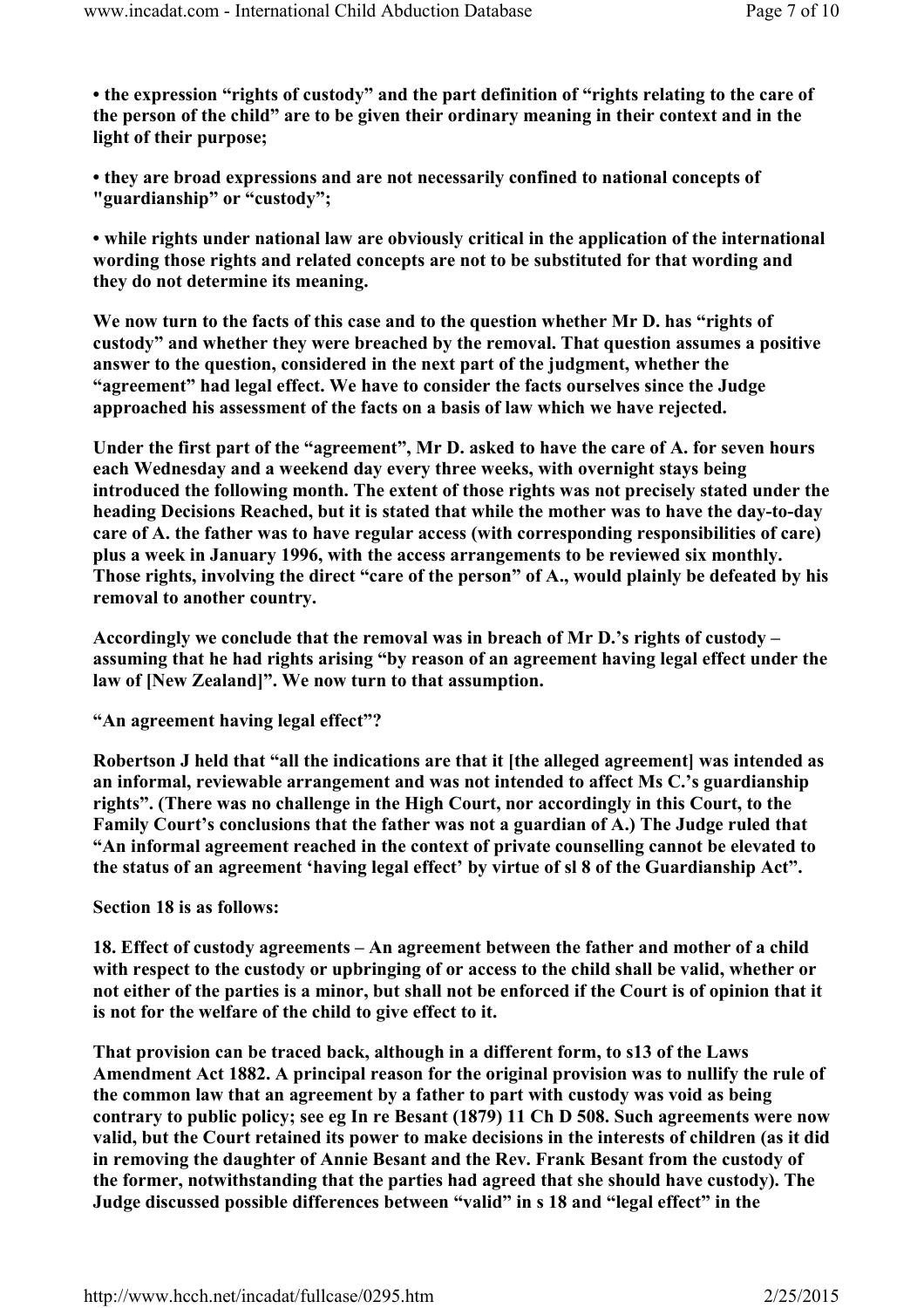Convention and concluded that the interpretation of the latter phrase that best accords with the International Child Abduction statutory scheme is "an agreement which is legally enforceable". The qualification to s18 meant that any agreement in this case did not have that characteristic.

We are inclined to doubt whether that ruling gives sufficient significance to the remedial purpose of s18 and its predecessors, or to the inclusion in the Convention of the reference to agreements having legal effect. In addition is of course the essential difference in principle between the validity or legal effect of an agreement, on the one hand, and the methods of enforcement of it, on the other.

We do not however pursue those matters since, largely for the reasons indicated by Robertson J, we conclude that the "decision reached" in the 1995 document does not amount to an agreement at all:

- it is not in the form of an agreement;
- it is not signed by the mother and father;
- it is, to quote the Judge, "expressed somewhat awkwardly and ambiguously";

• it is imprecise in its terms, for while it records the father's request in relatively precise terms the "decision reached" is for access on a "regular basis plus one week in January 1996";

• moreover it was to be reviewed six monthly, the first review arising at about the time of the Family Court hearing.

The context in which the document was prepared also supports the conclusion that it does not incorporate an agreement with legal effect. Ms C. requested the Family Court to arrange for her and Mr D. to meet with a counsellor to discuss difficulties within their relationship. A Family Court coordinator wrote to the parties and mentioned the two-fold purposes of counselling.

The purpose of counselling is two-fold. Firstly to find out if the problems that have been causing so much unhappiness could be altered, would you both wish to continue your marriage? If so support and help in re-establishing a worthwhile relationship would be offered to you both.

Secondly, if it is not possible for you to continue to live together the counsellor will encourage you both to reach understandings on issues that need to be decided upon if you separate.

Those purposes essentially match s 11(2) of the Family Proceedings Act 1980:

(2) As soon as reasonably practicable after the matter has been referred to the counsellor, the counsellor shall submit a written report to the Registrar stating –

(a) Whether or not the husband and wife wish to resume or continue the marriage; and

(b) If not, whether any understandings have been reached between them on matters in issue.

Also to be read with that provision is s 12: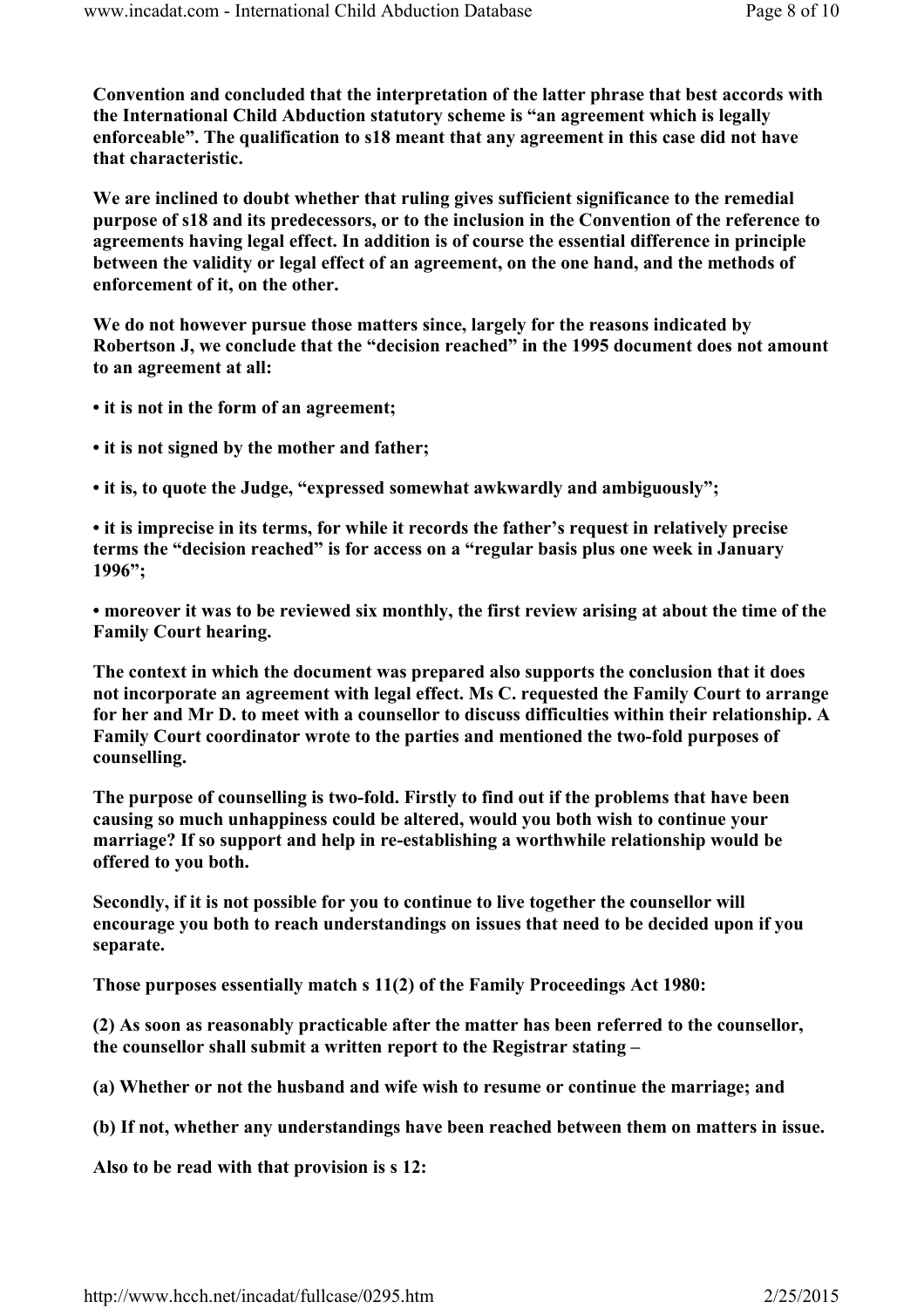12. Duty on counsellor – A counsellor to whom a matter is referred under section 9 or section 10 of this Act –

(a) Shall explore the possibility of reconciliation between the husband and wife; and

(b) If reconciliation does not appear to be possible, shall attempt to promote conciliation between the husband and wife.

Those provisions are in turn to be read with the definition of "marriage" in s 7A. The definition includes, for the purposes of s 9 under which initial requests for counselling are made and also accordingly for the purposes of ss 11 and 12 (the only other possibly relevant provisions), a relationship in which the parties are or have been living together as husband and wife, although not legally married to each other. There is a dispute between the parties in this case whether they were in that relationship. Nevertheless, the counselling appears to have proceeded in that statutory context.

Counsel sharply disagreed about whether counselling under the 1980 Act should be able of itself to generate an agreement of legal effect. On one view, to deny such a possibility would greatly reduce the value of the counselling process. It should be capable of producing a real, effective result by way of legal effective agreement. If it did not there would be little incentive to become engaged. On the other view, to recognise an agreement which came from counselling without any further step would limit its conciliatory exploring value. It would put a weaker party at the risk of being overborne. That might particularly be so in the context of the break up of a marriage or relationship.

These matters were not pursued in any detail before us and in particular we were provided with no factual information about the operation of the various processes under the 1980 Act. We would say however that the latter view, that is that the process of counselling does not by itself produce an agreement of legal effect, is amply supported by provisions of the 1980 Act. As already noted, under s 11(2)(b) the counsellor submits a report to the Registrar stating whether any "understandings" have been reached. The Registrar then sends a copy of the report to the parties or their lawyers (s 11(3)). By contrast the mediation provisions, set out next in the Act, state as the objectives of the mediation conference, first, the identification of the matters in issue and, second, trying to get an "agreement" between the parties on the resolution of the issues (s 14(2)). By contrast to the counselling provisions the parties have an express statutory right to have their lawyers present to assist and advise them (rather than simply receiving the report after the event) and, if custody or access to a child is in issue, the lawyer appointed to represent the child may also be present (s 14(3), (4)). The chairman of the conference, a Family Court Judge, is to record in writing the matters in issue at the conference showing separately the matters on which agreement is reached between the parties and the matters on which no agreement is reached (s 14(7)).

The chairman also has the power to make consent orders which for all purposes have the same effect as if they were made by the consent of the parties in proceedings before a Family Court (s 15(1) and (3)). Again, there is a safeguard not reflected in the counselling provisions. If that process is proposed and a party does not have a lawyer present, a consent order is not to be made unless the party states expressly that that party does not wish the conference to be adjourned to provide an opportunity for legal advice to be taken (s 15(2)).

That legislative background provides, as indicated, a substantial further reason for our holding that the document prepared in this case was not an agreement having legal effect. It follows that the removal was not in breach of the Convention.

# Discretion to refuse a declaration